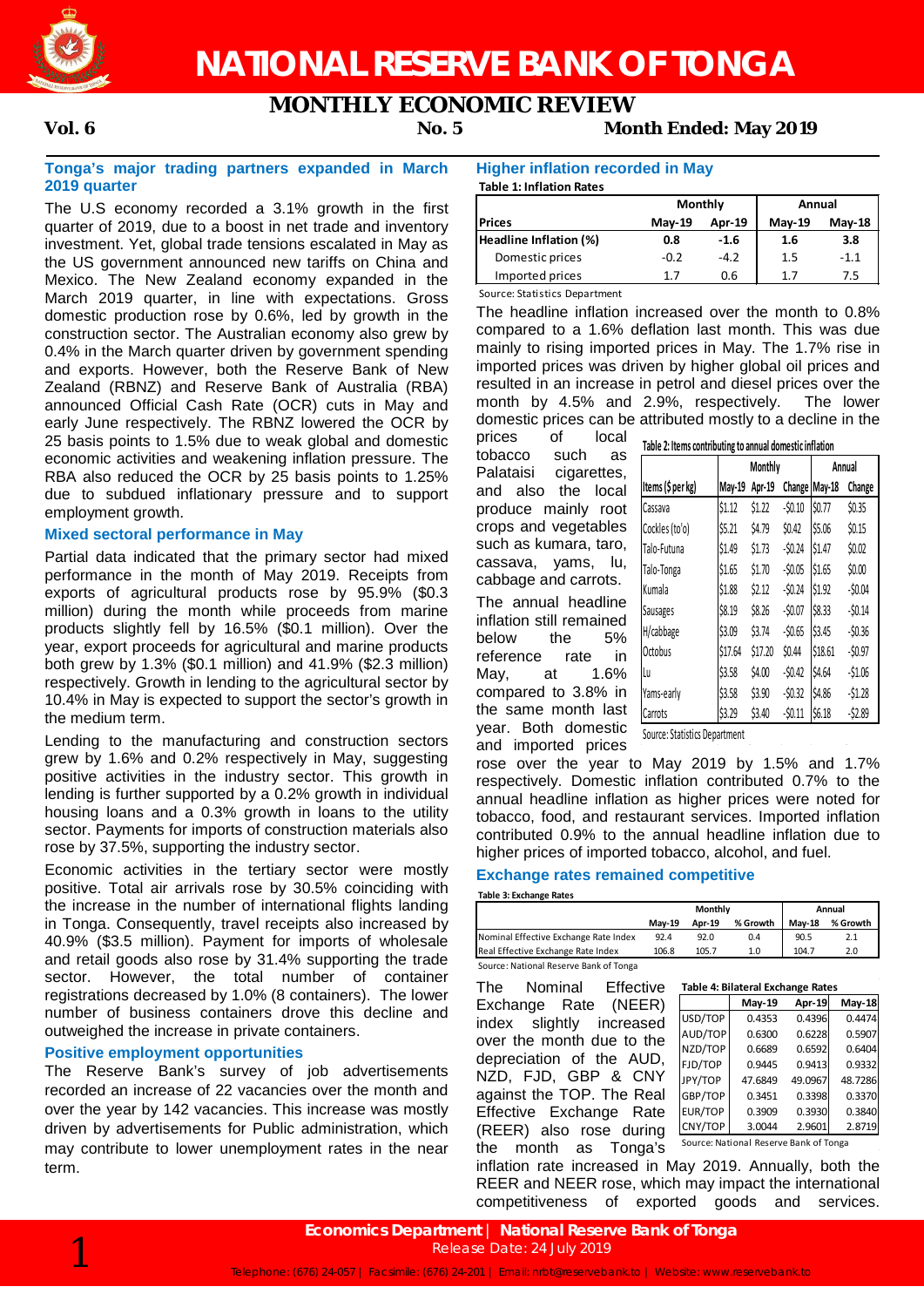

# **MONTHLY ECONOMIC REVIEW**

# **Vol. 6 No. 5 Month Ended: May 2019**

However, the gap between the NEER and REER are narrowing compared to previous months due to Tonga's inflation falling lower than most of its major trading partners.

# **Higher receipts improved the overall balance**

**Table 5: Foreign Reserves**

|                                     |               | <b>Monthly</b> | Annual   |               |          |  |  |
|-------------------------------------|---------------|----------------|----------|---------------|----------|--|--|
|                                     | <b>Mav-19</b> | Apr-19         | % Growth | <b>Mav-18</b> | % Growth |  |  |
| Foreign Reserves (\$ in million)    | 468.3         | 464.2          | 0.9      | 441.9         | 6.0      |  |  |
| Import Coverage (months)            | 79            | 7.8            |          | 7.8           |          |  |  |
| Source: National Reserve Bank Tonga |               |                |          |               |          |  |  |

Foreign reserves increased in May 2019 by \$4.1 million and over the year by \$26.4 million to \$468.3 million, equivalent to 7.9 months of imports cover. Receipts of government grants and budget support drove the higher foreign reserves.

**Table 6: Overseas Exchange Transactions**

| <b>Overseas Exchange Transactions</b> |         |         |          |          |          |          |
|---------------------------------------|---------|---------|----------|----------|----------|----------|
|                                       |         | Monthly |          | Annual   |          |          |
|                                       | May-19  | Apr-19  | % Growth | $May-19$ | May-18   | % Growth |
| <b>Overall Balance</b>                | 4.1     | $-0.8$  | $-640.9$ | 26.4     | 49.6     | $-46.8$  |
| <b>Current Account</b>                | 5.1     | $-0.8$  | $-768.6$ | 5.3      | 4.2      | 24.5     |
| Merchandise Trade                     | $-36.3$ | $-31.5$ | 15.5     | $-424.2$ | $-388.9$ | 9.1      |
| Services                              | 0.3     | 6.6     | $-95.4$  | 26.1     | 39.1     | $-33.3$  |
| Income                                | 2.5     | 1.3     | 101.9    | 10.2     | $-11.3$  | $-189.6$ |
| Transfers                             | 38.6    | 22.8    | 69.0     | 36.5     | 41.7     | $-12.6$  |
| <b>Capital Account</b>                | 4.7     | 2.7     | 76.1     | 34.4     | 43.3     | $-20.6$  |
| <b>Financial Account</b>              | $-5.7$  | $-2.7$  | 112.6    | $-15.3$  | 3.7      | $-515.8$ |

Source: Banking Systems

In May 2019, the overall balance recorded a surplus compared to a deficit in the past three months. This was due to higher receipts (mainly in the current account), rising by \$15.1 million to a total of \$76.6 million. Total transfer receipts rose the most by \$16.1 million to \$44.7 million, led by a \$6.8 million rise in private transfers which are mostly remittance receipts reflecting the celebration of White Sunday, Mother's Day and Father's Day in May. Official transfers rose by \$5.8 million which are mostly grants for government projects and budget support. Transfer receipts by non-profit organizations also rose by \$3.4 million which are mostly receipts by local Churches. Travel receipts also rose by \$3.5 million coinciding with the rising number of passenger arrivals. Both official and private capital receipts also rose by \$1.5 million.

Nonetheless, total payments also increased over the month mainly driven by payments for imported goods \$5.1 million, services \$6.7 million, and direct investments abroad \$3.1 million.

Annually, the OET balance surplus lowered due to higher outflows from the current and financial accounts. Higher payments were noted for goods & services and interbank transfers. These outflows outpaced the rise in receipts from travel, official and private transfers including remittances, and export proceeds.

# **Broad money fell on lower net domestic assets**

Higher credit to private sectors over the month lowered the net domestic assets as well as broad money, despite the increase in net foreign assets. However, in annual terms, broad money continued to rise in line with the higher foreign reserves from receipts of budgetary support,

grants, and cyclone relief funds from development partners and remittances.

| <b>Table 7: Broad Money</b>                            |          |               |          |               |          |  |  |
|--------------------------------------------------------|----------|---------------|----------|---------------|----------|--|--|
|                                                        |          | Monthly       | Annual   |               |          |  |  |
|                                                        | $May-19$ | <b>Apr-19</b> | % Growth | <b>Mav-18</b> | % Growth |  |  |
| Broad money (\$ in million)                            | 584.8    | 585.9         | $-0.2$   | 561.5         | 4.2      |  |  |
| Net Foreign Asset                                      | 488.8    | 482.6         | 1.3      | 460.4         | 6.2      |  |  |
| Net Domestic Asset                                     | 96.4     | 103.7         | $-7.1$   | 101.3         | $-4.9$   |  |  |
| Source: Banking System, National Reserve Bank of Tonga |          |               |          |               |          |  |  |

# **Liquidity remained high**

| Table 8: Reserve money                                 |               |       |        |       |                                   |  |  |
|--------------------------------------------------------|---------------|-------|--------|-------|-----------------------------------|--|--|
|                                                        | Monthly       |       | Annual |       |                                   |  |  |
|                                                        | <b>Mav-19</b> |       |        |       | Apr-19 % Growth   May-18 % Growth |  |  |
| Reserve money (\$ in million)                          | 311.0         | 305.9 |        | 298.4 | 4.2                               |  |  |
| Course: Rapking Custom, National Reserve Rapk of Tongo |               |       |        |       |                                   |  |  |

king System, National Reserve Bank of Tonga

Liquidity in the banking system increased over the month and year to May 2019 by \$5.1 million and \$12.6 million respectively to \$311.0 million. This was due mainly to higher Banks' exchange settlement accounts (ESA). Currency in circulation also rose and supported the monthly movements while increased required reserve drove the annual rise.

The banks' total loans to deposit ratio increased from 77.5% to 78.7% over the month, reflecting higher loans against declining deposits.

# **Credit rebounds to a new high level**

| <b>Table 9: Total Lending</b>                          |          |               |          |               |          |  |  |
|--------------------------------------------------------|----------|---------------|----------|---------------|----------|--|--|
|                                                        |          | Monthly       |          | Annual        |          |  |  |
| Lending                                                | $May-19$ | <b>Apr-19</b> | % Growth | <b>May-18</b> | % Growth |  |  |
| Total Lending (\$ in million)                          | 487.3    | 484.3         | 0.6      | 448.2         | 8.7      |  |  |
| <b>Business lending</b>                                | 227.9    | 225.1         | 1.2      | 202.7         | 12.4     |  |  |
| Household lending                                      | 259.1    | 258.9         | 0.1      | 245.9         | 5.4      |  |  |
| Other lending                                          | 0.3      | 0.3           | 9.8      | 0.9           | $-64.5$  |  |  |
| Source: Banking System, National Reserve Bank of Tonga |          |               |          |               |          |  |  |

Following a decline last month, the total banks' lending grew to a new high level of \$487.3 million in May 2019. This was due mainly to higher lending to businesses mainly for the distribution, agriculture, and professional & other service sectors, supported by the continuous increase in housing loans by households. Over the year, the total lending increased by \$39.0 million (8.7%) which is again underpinned by higher businesses and individual loans such as lending to public enterprises, transport, professional & other services, and distribution sectors as well as households housing and personal loans.

# **Weighted average interest rate spread continued narrowing**

### **Table 10: Weighted Average Interest Rates**

|                                                        | Monthly       |        |              | Annual        |              |  |  |
|--------------------------------------------------------|---------------|--------|--------------|---------------|--------------|--|--|
| <b>Interest Rates</b>                                  | <b>Mav-19</b> | Apr-19 | Growth (bps) | <b>Mav-18</b> | Growth (bps) |  |  |
| Weighted Average Banks Deposit Rate (%)                | 1.956         | 1.954  | 0.2          | 2.078         | $-12.2$      |  |  |
| Weighted Average Banks Lending Rate (%)                | 8.044         | 8.111  | $-6.7$       | 7.985         | 5.9          |  |  |
| Weighted Average Interest Rate Spread (%)              | 6.088         | 6.157  | $-6.9$       | 5.907         | 18.1         |  |  |
| Source: Banking System, National Reserve Bank of Tonga |               |        |              |               |              |  |  |

The weighted average interest rate spread narrowed over the month by 6.9 basis points to 6.09%. This was a result of the continuous decline in weighted average lending rates offsetting the slight rise in weighted average deposit rates. Lower lending rates were mainly for the manufacturing, construction and agricultural sectors, and also household housing and other personal loans. The slight rise in deposit rates was due to the increase in the